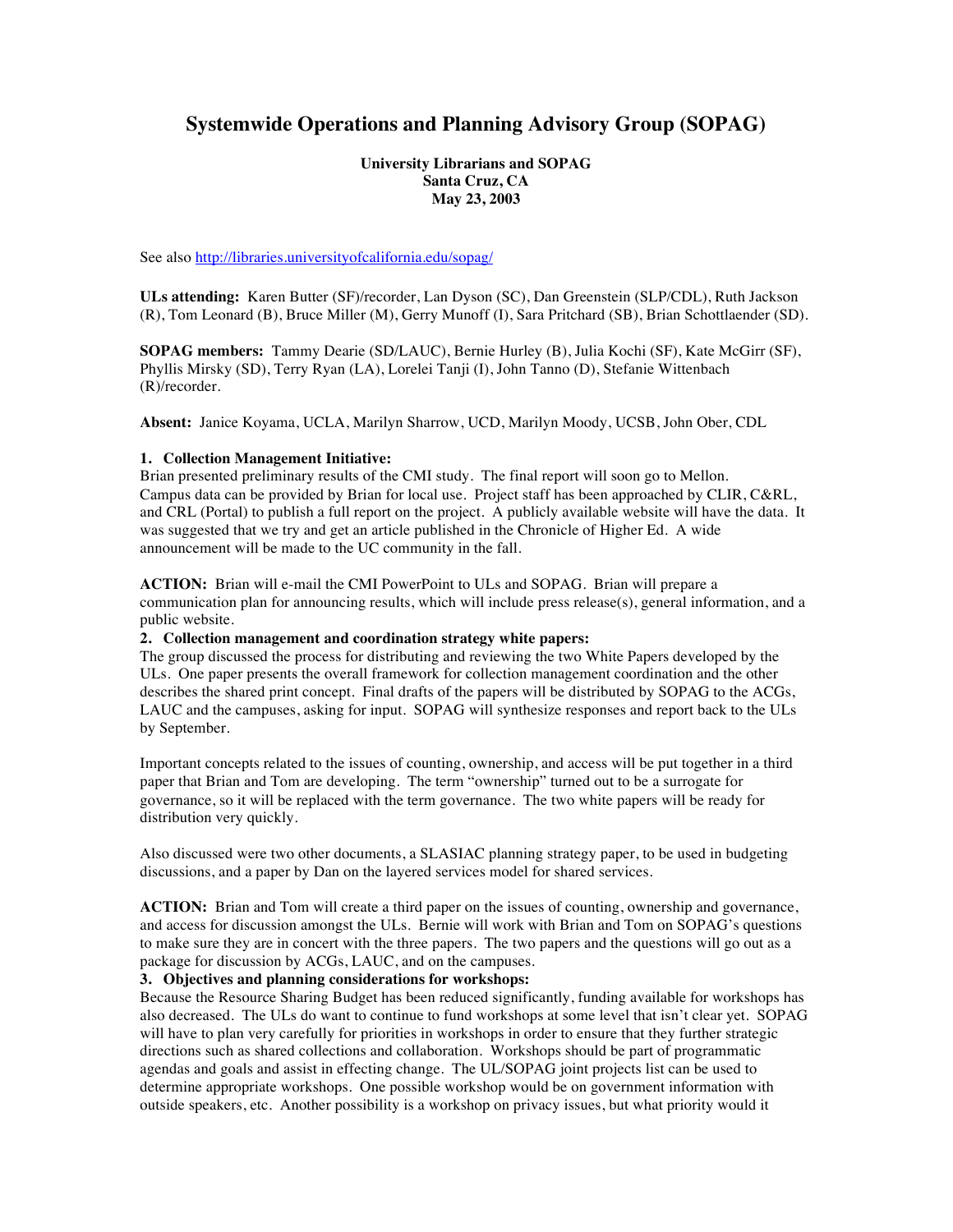be? SOPAG could commission workshops on topics being discussed currently in programmatic planning. ULs can also feed workshop topics to SOPAG as their systemwide discussions are ongoing.

# **4. Provision for items from ULs' meeting:**

Graduate Deans have received an offer to load dissertations into Proquest's Digital Dissertations. The Deans need to be apprised of the need to negotiate non-exclusive rights with Proquest in order to retain the local and systemwide capability to redistribute dissertations, including the right to load them into the CDL eScholarship repository. UCSF developed a one-page document for presentation to its Graduate Dean that will be distributed to the other campuses.

Resource Sharing Program: ULs decided that membership in CRL should no longer be funded centrally from the Resource Sharing budget. Costs for CRL membership will devolve go to the campuses FY04/'05, which can decide whether or not to continue membership. CRL has decided that a consortial discount will no longer be available beginning in 2006/07.

CDL had preliminary discussions with JSTOR about the possibility of working with UC to create a dark archive of JSTOR print titles.

The ULs have put together a list of information about issues to be used in discussions with faculty about library planning.

Gary Lawrence is working on a merged list of projects of the ULs and SOPAG that will be available on the UC libraries web page in July or August.

**ACTION:** The ULs asked SOPAG to take the document regarding the problem with Melvyl-T uniform titles and handle it. CDC is asked to respond to the ULs through SOPAG regarding consortial reasons/benefit to maintaining CRL membership on all campuses. CDC is asked to conduct a full review of A&I databases funded through the Resource Sharing funds for both programmatic reasons (importance, overlap, duplication) and with an eye toward cost savings. SOPAG is asked to look at the Shared Cataloging Project to see if there might be more cost effective ways to process the distributed records on campuses. Once received from the ULs, SOPAG will review the document on discussion items for talking with faculty. Dan will distribute his paper on shared services to SOPAG members. **5. SOPAG items:**

#### **5a. Shared print archive planning (CDC task force report):**

SOPAG endorses the concept of doing this pilot. CDC will make a few revisions to the document. CDC will serve as the oversight committee for the pilot project to evaluate the outcome and economic issues and impact and report back to SOPAG.

**ACTION:** CDL will investigate getting more print copies from the vendors. The minimum number of copies to retain will be determined through the pilot project. Campuses can monitor the pilot project report and provide input to SOPAG (John T.). In addition, an evaluation process, managed by CDC, will provide other opportunities for feedback.

#### **5b. Government Information Task Force:**

The group discussed the report and the next steps for it.

**ACTION:** SOPAG will send the report to the ACGs and LAUC for review and comment. SOPAG will ask the Task Force to draft a charge for the Implementation Steering Committee and identify priorities for moving forward as expeditiously as possible.

## **5c. Task Force on Visual Resources:**

The group discussed the report. It was agreed that further input on this report will need to have a lower priority than the white papers and associated work currently being done.

**ACTION:** John Ober has solicited input from the Task Force on specific SOPAG questions. He will distribute answers to the questions to SOPAG.

**5d. Proposed HOPS CIG on Web services:**